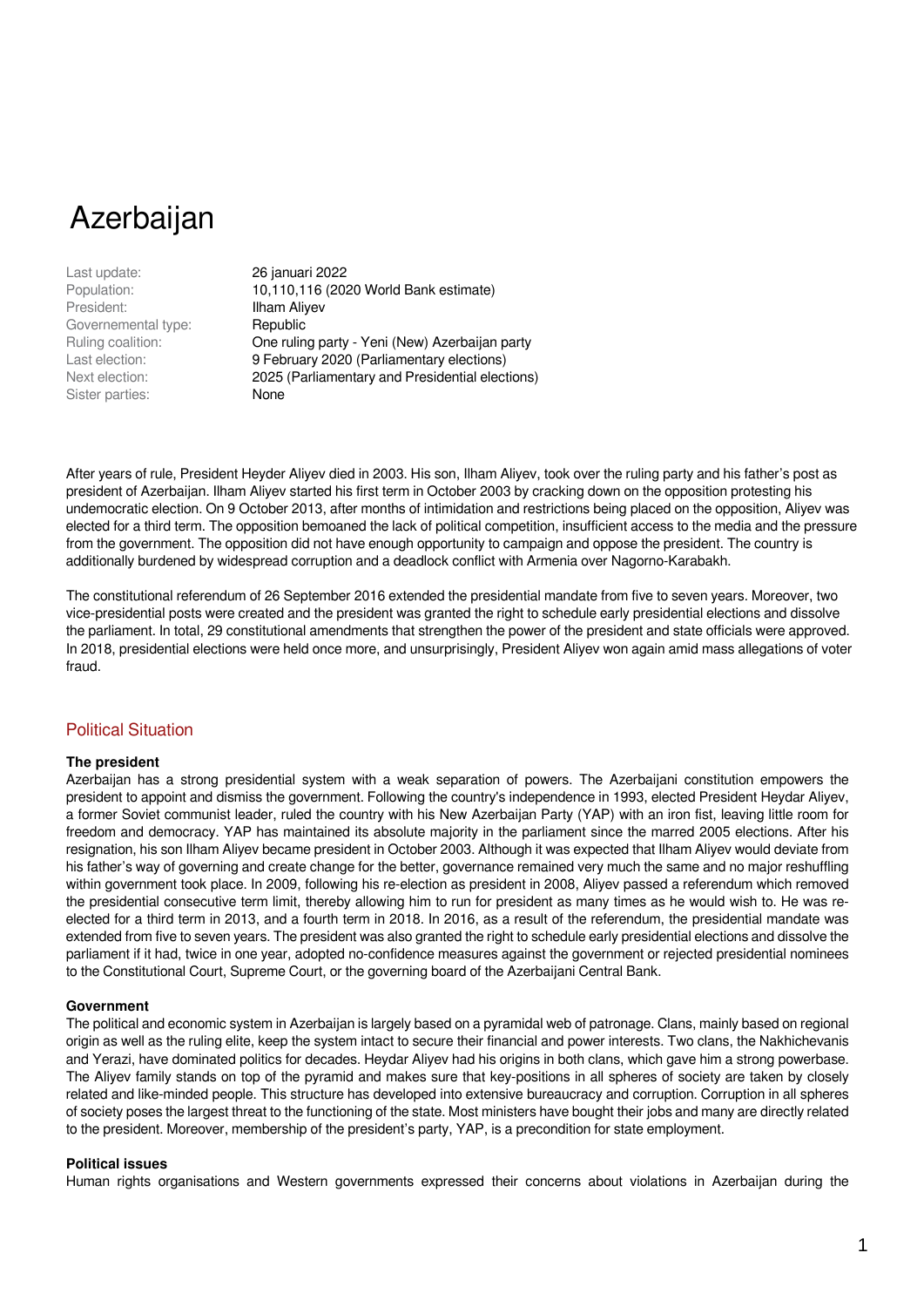presidential elections in 2013. International observers from the Organization for Security and Co-operation in Europe (OSCE) criticised the presidential election for failing to meet international standards. It observed counting in 58 per cent of the polling stations to either be bad or very bad. It also claimed that arrests and intimidation of opposition political activists, a restrictive media environment, and violations of the freedom of assembly and association had marred the pre-election campaign.

## **Political rights and civil liberties**

Regarding political rights and civil liberties, Azerbaijan is labeled as 'not free' according to the NGO Freedom House. There are limitations to freedom of expression and assembly as well as the rights to liberty and fair trial. The authorities have arrested dozens of political activists on bogus charges, imprisoned critical journalists, broken up several peaceful public demonstrations, and adopted legislation that further restricts fundamental freedoms. Torture and ill-treatment continue under circumstances of impunity. When allegations of beatings, threats, and other forms of abuse are made by arrested political activists in custody, the authorities are known to insufficiently and ineffectively investigate such claims. NGO leaders continue to face threats and harassment from the authorities, including raids by security forces, confiscation of equipment and the imposition of travel bans. Online and social media activities critical of the authorities continue to be prosecuted on fabricated charges, typically drugs-related. Independent journalists continue to face threats, violence and harassment. Azerbaijan was ranked 167 out of 180 countries in the Reporters Without Borders 2021 World Press Freedom Index, which shows the media situation is critical and continues to get worse.

### **Human rights and gender equality**

Not only political rights, but also human rights are limited in Azerbaijan. Multiple human rights violations have been reported, including at two of the biggest events that have taken place in Azerbaijan's capital Baku. In 2012 Azerbaijan hosted the Eurovision Song Contest. Many journalists covering Eurovision extensively reported on the human rights situation in the country, including interviews with many of those now detained, imprisoned or in hiding. Furthermore, before the 2015 European Games in Baku, organisations and media outlets such as Human Rights Watch, Amnesty International, Platform London and The Guardian staff were all prevented from entering Azerbaijan.

Gender equality in Azerbaijan is limited. In May 2021, the NGO Amnesty International released a statement calling to stop genderbased reprisals in Azerbaijan. Female human rights defenders face threats, coercion and violations of their right to privacy in smear campaigns targeted specifically towards women. Furthermore, traditional norms within society restrict women's roles: care work is mostly done by women while men remain responsible for supporting their family and continue to dominate decision-making power in intimate relationships. This is shown in the political division between men and women: though there are no legal restrictions against the participation of women in politics, the percentage of female members of parliament remains low: 17.6 in 2020.

Gender inequality takes another form for the LGBT+ community. Homophobia is widespread, and Azerbaijan ranks the worst place in Europe to be gay, bisexual and trans. In 2017, the police in Baku detained dozens of people on dubious charges, beating and using electric shocks on some of them to coerce bribes and information on other gay men. Traditional values are often exploited to justify violence against the LGBT+ community. Officially, same-sex conduct was decriminalized in 2000, but the community continues to face discrimination and prosecution.

### **Nagorno-Karabakh conflict**

The Nagorno-Karabakh region is the mountainous territory in the west of Azerbaijan, inhabited by about 150,000 people. It had been part of Armenia until 1923 when Stalin decided to merge it into the Socialist Republic of Azerbaijan, granting the area the status of an autonomous region. Nagorno-Karabakh became de facto independent from Azerbaijan after a war in the early 90s that ended with a truce signed in 1994 but which has nonetheless not led any country to recognise the region as an independent state. Since then, no peace agreement has been found and the situation is referred to be a "frozen conflict". Tensions remain concerning the area and to which country it belongs: Armenia or Azerbaijan.

Tensions escalated once again in 2020 between the two countries. With both sides prepared for sustained fighting and with Azerbaijan supported by Turkey, a six-week war erupted in the area, costing thousands of lives before it was halted. As a result of the war, Azerbaijan claimed the territory in and around Nagorno-Karabakh, previously controlled by Armenia. More than a third of the population of the area now controlled by Azerbaijan became internally displaced, often fleeing to the Armenian capital. In November 2020, a Russia-led ceasefire was established to end the fighting: Azerbaijan kept the territory it reconquered in the war, and was given control of seven territories surrounding Nagorno-Karabakh previously held by Armenia. Furthermore, Russian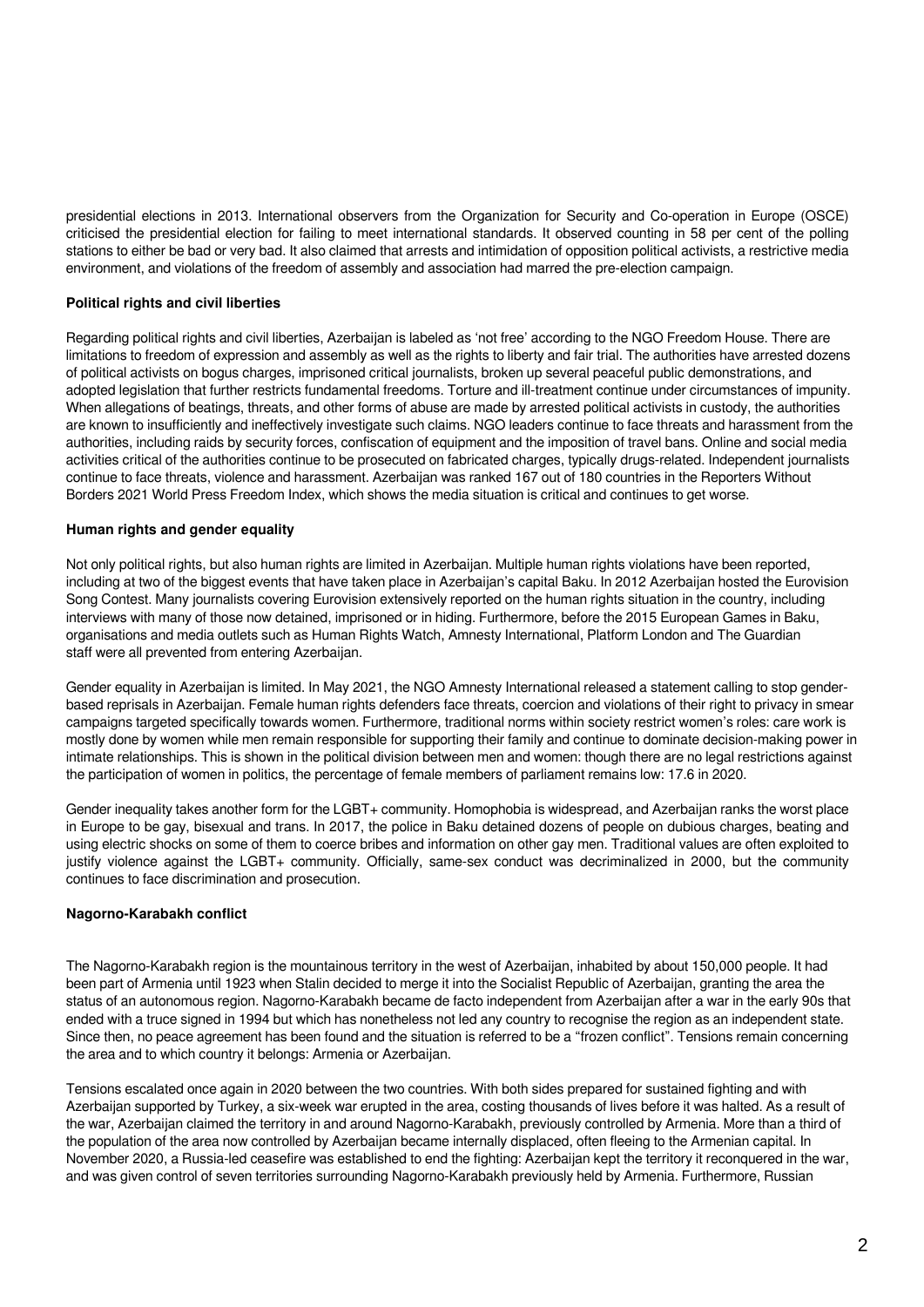peacekeepers were deployed to the parts of Nagorno-Karabakh that were controlled by Armenian forces.

The situation surrounding Nagorno-Karabakh remains volatile. The opposing military groups are now only separated by 30-100 meters, much closer than before the 2020 war and closer to civilian settlements. Those crossing the border, intentionally or not, are often detained directly, and a number of Armenian prisoners of war have still not been returned to Armenia by Azerbaijani authorities. Since then, Armenia and Azerbaijan have sued the other for crimes in front of the United Nationals International Court of Justice and the European Court for Human Rights respectively, and tensions remain in the border areas.

Since April 2022, Azerbaijan and Armenia are negotiating a new peace deal, mediated by western powers. On April 7, 2022, Pashinian and Azerbaijani President Aliyev met in Brussels alongside European Council President Charles Michel. Lately, progress has been made in the peace talks, with both parties seemingly ready to make concessions. Baku requests a mutual recognition of each other's territorial integrity – Pashinian said this was acceptable for his government.

# **Elections**

### **Electoral System**

On a national level, Azerbaijan elects a head of state – the president – and a legislature. The head of state and head of government are separate from the country's law-making body. The president is both the head of the state and head of the executive branch. The president is elected for a five-year term by the people. The position was limited to two terms, but since 2008, the constitution of Azerbaijan was amended, abolishing any term limit for the office of president. The president appoints all cabinet-level government administrators (ministers, heads of other central executive bodies). The people elect the president; the prime minister is appointed by the president and confirmed by the National Assembly of Azerbaijan.

The National Assembly (Milli Məclis) has 125 deputies. Before 2005, 100 members were elected for a five-year term in single-seat constituencies and 25 members by proportional representation. Since 2005, all 125 members are elected in single-seat constituencies. Azerbaijan is a one-party dominant state. Opposition parties besides the New Azerbaijan Party are allowed but are widely considered to have no real chance of gaining power.

## **The Constitutional Referendum of 2009**

The presidential term that had previously been set to five years and allowed the president to be re-elected only once, was reviewed by means of a referendum on 18 March 2009. Citizens were consulted on whether President Aliyev should be granted the right to run for an unlimited term starting 2013. Despite opposition calls to boycott the poll, there was a turnout of 71 percent.

92.2 percent voted for scrapping the limit. Prior to the referendum, polls already showed that many citizens would vote "yes" as they see their president as the man that played a crucial role between 2003 and 2007 – a period in which the country's GDP expanded by an average of more than 20 percent per year, making it one of the fastest-growing economies worldwide. Supporters said they are committed to democracy, but that abolishing term limits "would help protect the country from political and economic instability". The Congress of Local and Regional Authorities of the Council of Europe nevertheless stated that constitutional amendments violate democratic commitments made by Baku in 2002. According to the president of the congress, with the implementation of the amendments, Baku's delegation jeopardises its CoE membership.

## Parliamentary Elections

#### **Parliamentary elections**

The latest parliamentary elections in Azerbaijan were held on February 9th 2020. The elections were originally scheduled for November 2020, but after the parliament was dissolved in December 2019 they were moved forward. The OSCE observation mission, as well as the Azerbaijani opposition, stated that despite the high number of candidates the restrictive legislation and political environment prevented genuine competition in the elections. Many candidates used social media to reach out to voters, but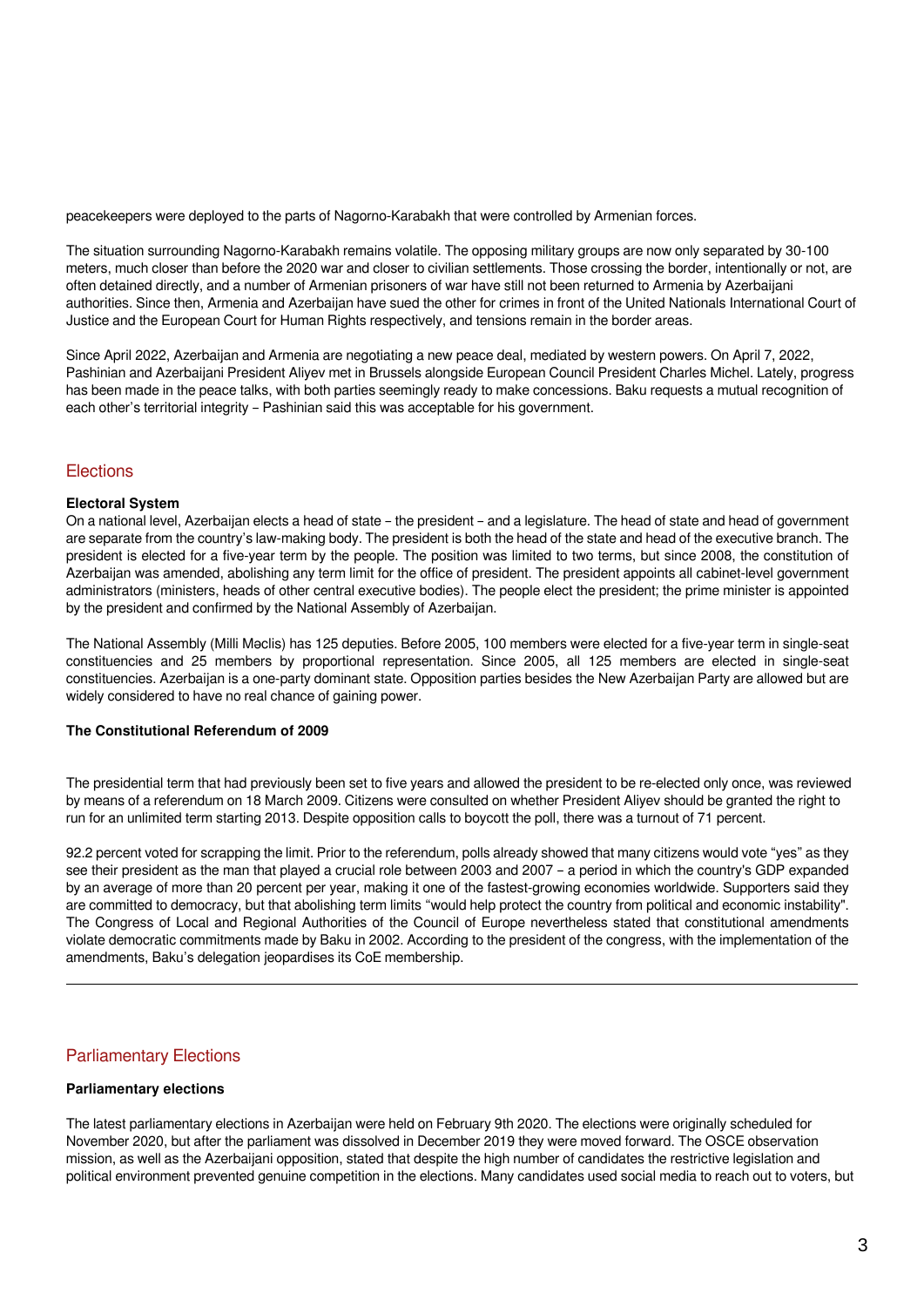this did not compensate the absence of campaign coverage in traditional media. Therefore, voters were not provided with a meaningful choice due to a lack of real political discussion. The ruling New Azerbaijan Party retained its majority, winning 72 of the 125 seats, although this was later reduced to 70 when results in two constituencies were annulled. The second largest party (the Civic Solidarity Party) won only three seats.

## **Election results**

| Party                                                | <b>Number of seats</b> | $+/-$ |
|------------------------------------------------------|------------------------|-------|
| New Azerbaijan Party                                 | 70                     | $+1$  |
| <b>Civic Solidarity Party</b>                        |                        | $+1$  |
| Whole Azerbaijan Popular Front Party                 |                        | 0     |
| <b>Great Order Party</b>                             |                        |       |
| <b>Motherland Party</b>                              |                        |       |
| Party for Democratic Reforms                         |                        |       |
| <b>Unity Party</b>                                   |                        |       |
| Civic Unity Party                                    |                        |       |
| Azerbaijan Democratic Enlightenment Party            |                        | 0     |
| Azerbaijan Social Prosperity Party                   |                        |       |
| National Revival Movement Party                      |                        |       |
| Social Democratic Party                              |                        | -1    |
| Independents                                         | 41                     | -2    |
| Invalidated                                          |                        |       |
| <b>Total</b>                                         | 125                    |       |
| Registered Voter Turnout: 46.84% (5,359,015 million) |                        |       |

# Presidential Elections

On April 11, 2018, Azerbaijani voters could cast their ballots for the presidential elections. Even though eight candidates participated in the election, it was a forgone conclusion that the incumbent president Ilham Aliyev would win the election. It was the first election since the constitutional referendum that gave the president more power. The elections were called early (rescheduled from October to April)

| <b>Candidate</b>                                    | Number of votes | Percentag |
|-----------------------------------------------------|-----------------|-----------|
| Ilham Aliyev (New Azerbaijan Party)                 | 3,394,898       | 86.02%    |
| Zahid Oruj (independent)                            | 122.956         | 3.12%     |
| Sardar Mammadov (Azerbaijan Democratic Party)       | 119.621         | $3.03\%$  |
| Gudrat Hasanguliyev (Whole Azerbaijan Popular Front | 119.311         | 3.02%     |
| Party)                                              |                 |           |
| Hafiz Hajiyev (<br>Modern Equality Party)           | 59.924          | .52%      |
| Araz Alizadeh (Social Democratic Party)             | 54,533          | .38%      |
| Faraj Guliyev (National Revival Movement Party)     | 45.967          | 1.17%     |
| Razi Nurullayev (independent)                       | 29,229          | 0.74%     |

## **Repression**

In a highly controlled environment, voter fraud seemed to have been widespread. Azerbaijan's Central Election Commission (MSK) installed web cameras at more than 1,000 polling stations, claiming that this would make "the activity of the commission [...] transparent to voters." However, the live streaming cameras caught several suspicious incidents in which even MSK members seem to engage in voter fraud. One video showed how MSK members appeared to have switched a ballot box. In other instances, MSK members didn't react to dubious or flat-out fraudulent incidents in polling stations, making it possible for others to stuff ballot boxes and vote multiple times at different polling stations. Based on these kinds of incidents, the opposition party, the National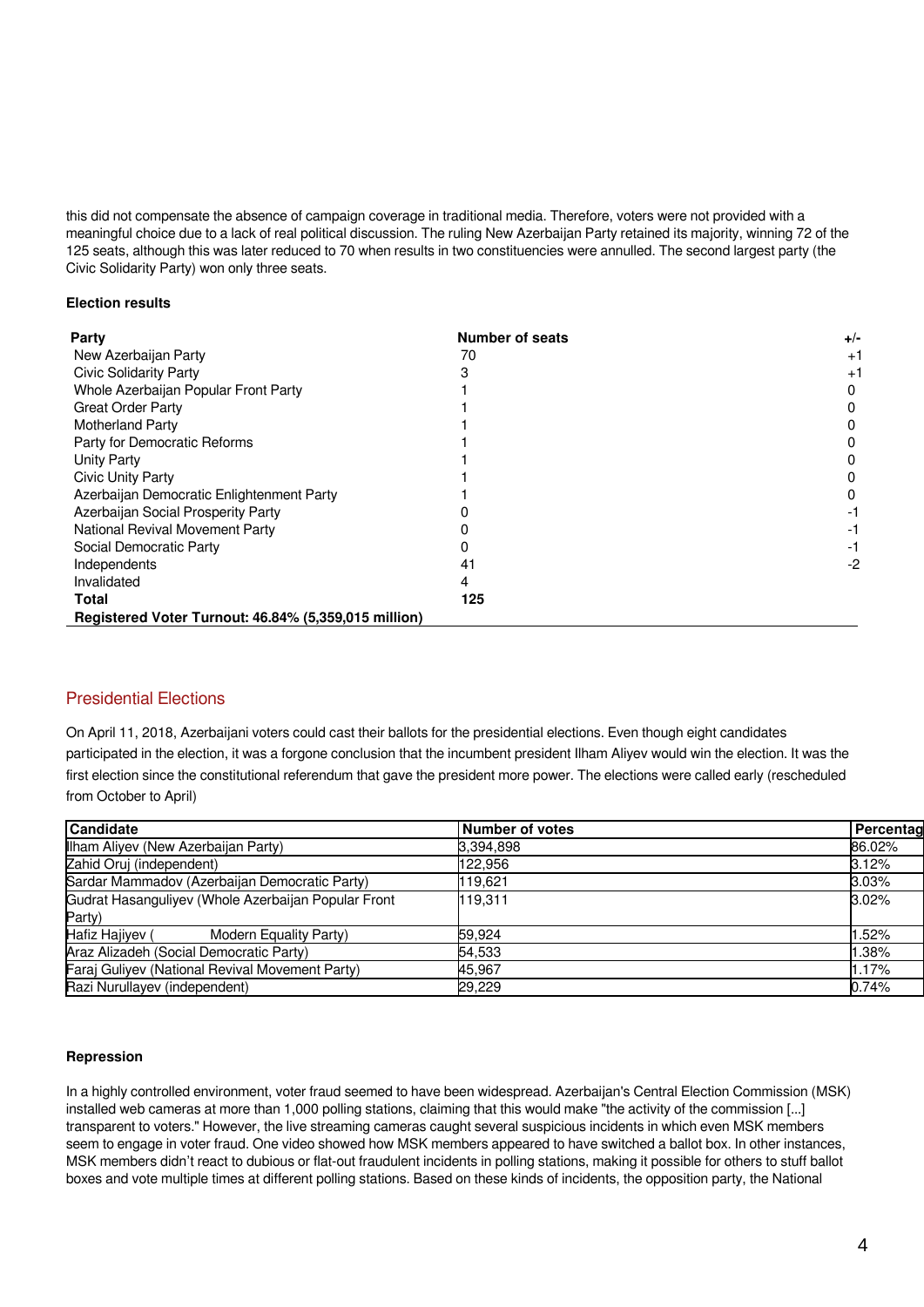Council of Democratic Forces, claimed that only about 15 percent of the electorate voted instead of the reported 75 percent by the MSK.

The MSK stated that the elections went superbly. The commission attacked several media outlets, especially the Berlin-based Azerbaijani Meydan TV, for claiming otherwise. "Some social media forces who are interested in casting a shadow on democratic and transparent elections [...] disseminate false information that is not true and is not based on the facts." Meydan reacted to the allegations that Azerbaijan not only targeted independent media with words but also physically. Several journalists were reportedly intimidated, denied access to polling stations, and one journalist was even assaulted.

# Social Democratic Parties

### Social Democratic Party of Azerbaijan (SDPA)

Party Leader: Araz Alizadeh and Ayaz Mutalibov Number of seats: 1

The founding conference of the Social Democratic Party was held in December 1989, with most of the original members coming from the Popular Front. One of the co-chairmen at that time, Zardusht Alizadeh, is also one of the founders of the Popular Front of Azerbaijan. The party was the first non-communist and opposition party to be officially registered (1990). When Ayaz Mutalibov was President of the Republic of Azerbaijan, the party had one Member of Parliament, which was Araz Alizadeh, the present cochairman of the party.

In 2000 internal problems emerged which lead to a split in the party. One part supported the leadership of Araz Alizadeh, while his brother, Zardusht Alizadeh, led the other part together with the president of the Helsinki Citizens Assembly and winner of the Olof Palme Peace Prize, Arzu Abdullayeva. The Social Democratic Youth Organisation supported the latter branch. The problems rose when Araz Alizadeh, who lived in exile in Moscow came back to Azerbaijan. The brothers, who are not on speaking terms, called themselves co-chairman, while Arzu Abdullayeva was the deputy chairman.

The SDPA did not take part in the 2000/2001 elections since it was obvious they were going to be unfair. For the 2005 parliamentary elections the SDPA joined the "New Politics" bloc (YeS), which also includes the Movement for National Unity and the National Independence Party of Azerbaijan, the Civil Forum for the Sake of Azerbaijan. The party did not gain any seats in parliament.

At a party congress on 27 August 2003 former President Ayaz Mutalibov was elected co-chairman. Mutalibov brought with him a part of the Civic Unity Party (VHP), which he has been chairing. He lives in exile since 1992 and was warned by the authorities that if he would return, he would risk to be arrested. Zardusht Alizadeh did not participate in this congress and since then he is neither a co-chairman of SDPA nor member.

The newspaper "Istiglal" (Independence) is linked to the party. Zardusht Alizade was also the head editor of this newspaper, until the splitting of the party. Now he is mostly known as a political scientist. His appearance in the media is often linked to his political expertise and when giving comments he is often described as being a liberal political analyst, without reference to his social democratic background.

Like most Azeri's, the Alizadeh brothers consider Nagorno-Karabakh to be part of Azerbaijan. While former members of the party Zardusht Alizedeh, Arzu Abdullayeva and the Social Democratic Youth Organistion are for a peaceful resolution of the conflict, including a high status for Armenians living in Nagarno-Karabakh, together with the Azeri community, the current leaders of the party are in favour of a military solution. In an interview in 2000 Araz Alizadeh said: "As for the problem of Karabakh, we have an Armenian aggression and we must secure ourselves against this. But we shouldn't make concessions in this matter. Some of our politicians say that if we start a war against Armenia, we could upset the latter. We have to defend our lands and let Armenia be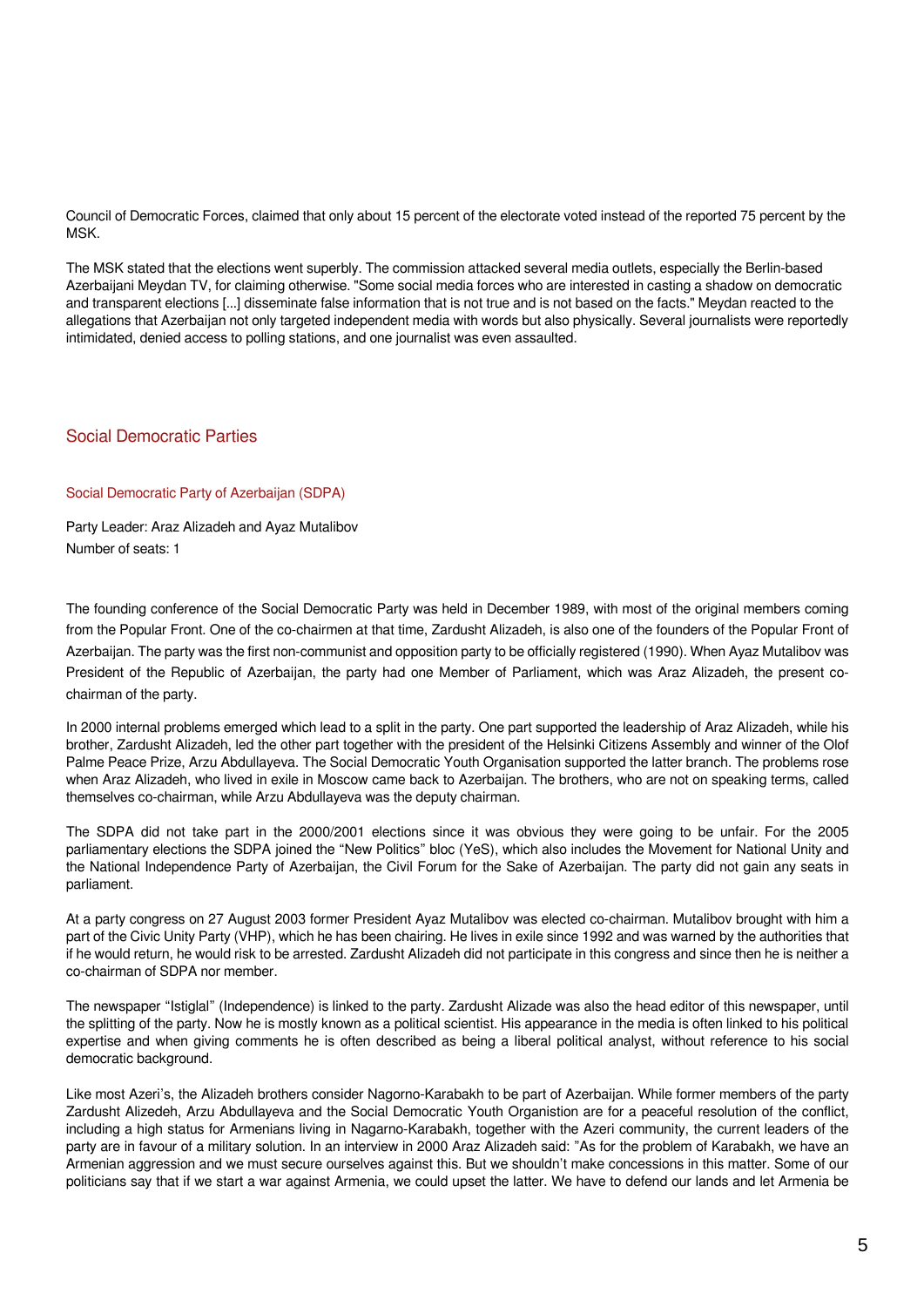upset."

# Other Parties

# New Azerbaijan Party (YAP)

Party Leader: Ilham Aliyev Number of seats: 71 http://www.yap.org.az/en/

The YAP is the ruling party of Azerbaijan. It was formed by Heydar Aliyev in 1993 to support his political career. Many high functions in the party are given to members of the Aliyev family. Since the dead of Heydar Aliyev, his son Ilham Aliyev took over the presidency of the country and the leadership of the party – of which he was first deputy chairman.

The party is especially strong in the region of Nakhichevan and is dominated by people from this district. Former communist officials are also strong within the party. The YAP first institutionalised its power during the 1995 parliamentary elections, when it won an absolute majority of seats and effectively transformed the legislation into a body loyal to the president. It remains firmly in power by rigging the elections and oppressing the opposition.

## Motherland Party (Ana Vatan) (AV)

Party Leader: Fazail Agamali Number of seats: 1

The Motherland Party is a small pro-governmental party, which was established in 1990. Since 1993 it switched its allegiance to Heydar Aliyev and his party. Many members are from the same region in Armenia as Heydar Aliyev. The leader, Fazail Agamali, is a former Deputy Minister for Social Protection.

## Equality Party (Musavat)

Party Leader: Arif Hacili Number of seats: 0 http://musavat.org.az/

The Equality Party dates from Azerbaijan's period of independence as the Azerbaijan Democratic Republic of 1918-1920, although the majority of the party's current leaders were members of the Popular Front. In 1992 Musavat was re-established as a political party in Azerbaijan, after operating underground and in Turkey during the Soviet period. Nowadays Musavat is one of the major opposition parties.

Initially, the party's ideology consisted of nationalism, pan-Turkism and pan-Islamism. Later it became more secular in its orientation. Like in the Popular Front, there has been a debate in the party on nationalism and liberalism. A compromise was found when the party programme was adopted and the liberal Isa Qambar became party leader. He has also become to be regarded as the leader of the country's democratic opposition. The Equality Party took part in the Democratic Congress. The party is commonly characterised as the party of the Azerbaijani intelligentsia and former officials of the Elchibey government.

During the 1995 elections, the party was banned from the proportional ballot on grounds that it failed to gather enough signatures to register. The government repeated this argument to ban the Equality Party from contesting the proportional ballot in the 2000 parliamentary elections. As a result of international pressure, the Central Election Commission ultimately reversed the ban in response to a request from President Aliyev to do so. International pressure has also been necessary to protect Musavat members who have been subjected to acts of extraordinary pressure and intimidation by the government during the campaign.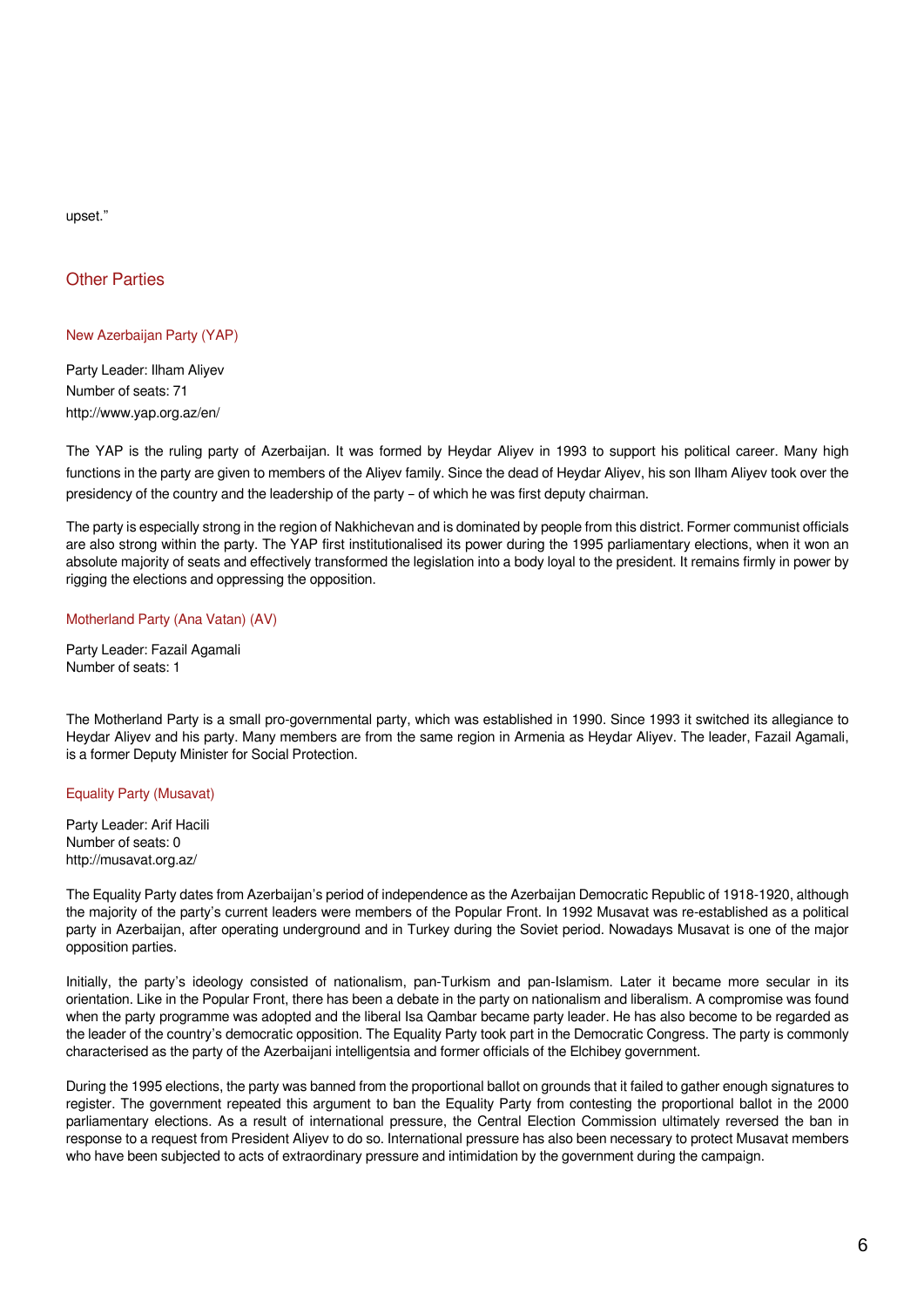In the 2000/2001 elections the party received 2 seats in the parliament, but because of the repression the party decided to boycott the sessions. However, one member ignored this decision and stayed in the parliament.

In the aftermath of the 2003 presidential elections many activists of this party were detained and mistreated. The leader of the party was one of the presidential candidates. He was the only one receiving a substantial part of the votes, reaching the second place after Aliyev – however still at large distance (14 percent against respectively 76 percent).

For the 2005 parliamentary elections the Equality Party joined the Azadliq bloc and gained 5 seats in the parliament. In February 2006 the party decided not to boycott the parliament and the repeated elections in May 2006. The other members of Azadliq did not share this strategy and after a conflict the party left the bloc.

## Azerbaijan Popular Front (AHCP)

Party Leader: Ali Kerimli Number of seats: 1 http://www.axcp-az.org/

The Popular Front was formed to lead the country's movement for national independence. The party's chairman Elchibey was elected president in the country's first democratic elections in 1992. The Popular Front government came to an abrupt end when it was unseated by the bloodless coup in 1993 that brought Aliyev to power.

The party became one of the main opposition parties, though it lost many leaders to other parties. It takes part in the Democratic Congress, which is a loose form of co-operation among opposition parties.

As a result of the absence of Elchiby due to his ban to the exclave of Nakhichivan, a younger group supporting liberal ideas, led by Ali Kerimli, came to dominate. A more conservative group kept on supporting Elchiby. Presently, two separate groups, each with its own list, claim the party's name. The 'reform' version is led by Ali Karimli and the 'original' version led by Mirmahmud Mirali-Oglu, who followed up Elchibey after his death in 2000.

Attempts to reunite the party have failed and another split further weakened their position. The Central Election Commission, de facto under governmental control, has recognised the wing led by Kerimli. In the previous parliament the party occupied six seats of a total 125 in parliament. The support base can mainly be found in Baku and the isolated Nakhichivan region – which is the home of Elchiby.

For the 2005 elections the progressive wing of the party led by Ali Kerimli joined the Azadliq opposition bloc. In the aftermath the leader aimed at unleashing another "coloured revolution" and called for a boycott of the parliament and repeated 2006 elections. This stance led to a conflict with coalition partner Musavat resulting in the falling apart of the Azadliq bloc.

In November 2006, the party was evicted from its offices in Baku, according to officials due to unpaid rent. The party, however, called the eviction part of a campaign to silence dissent.

## Civic Solidarity Party (VHP)

Party Leader: Sabir Rustamkhanli Number of seats: 3 http://vhp.az/

The Civic Solidarity Party was founded in 1992 and is ever since led by Sabir Rustamkhanli. The leader was Press and Information Minister in the period from 1991 to 1995. The VBP is an opposition party and member of the Democratic Congress since 1998. Main idea is the civil unification of Azerbaijani people. Rustamkhanli rejected a medal of honour awarded by president Aliyev in 1998 and was nominated as presidential candidate in the 2003 elections, in which he received 0.8 percent of the votes.

# **Biographies**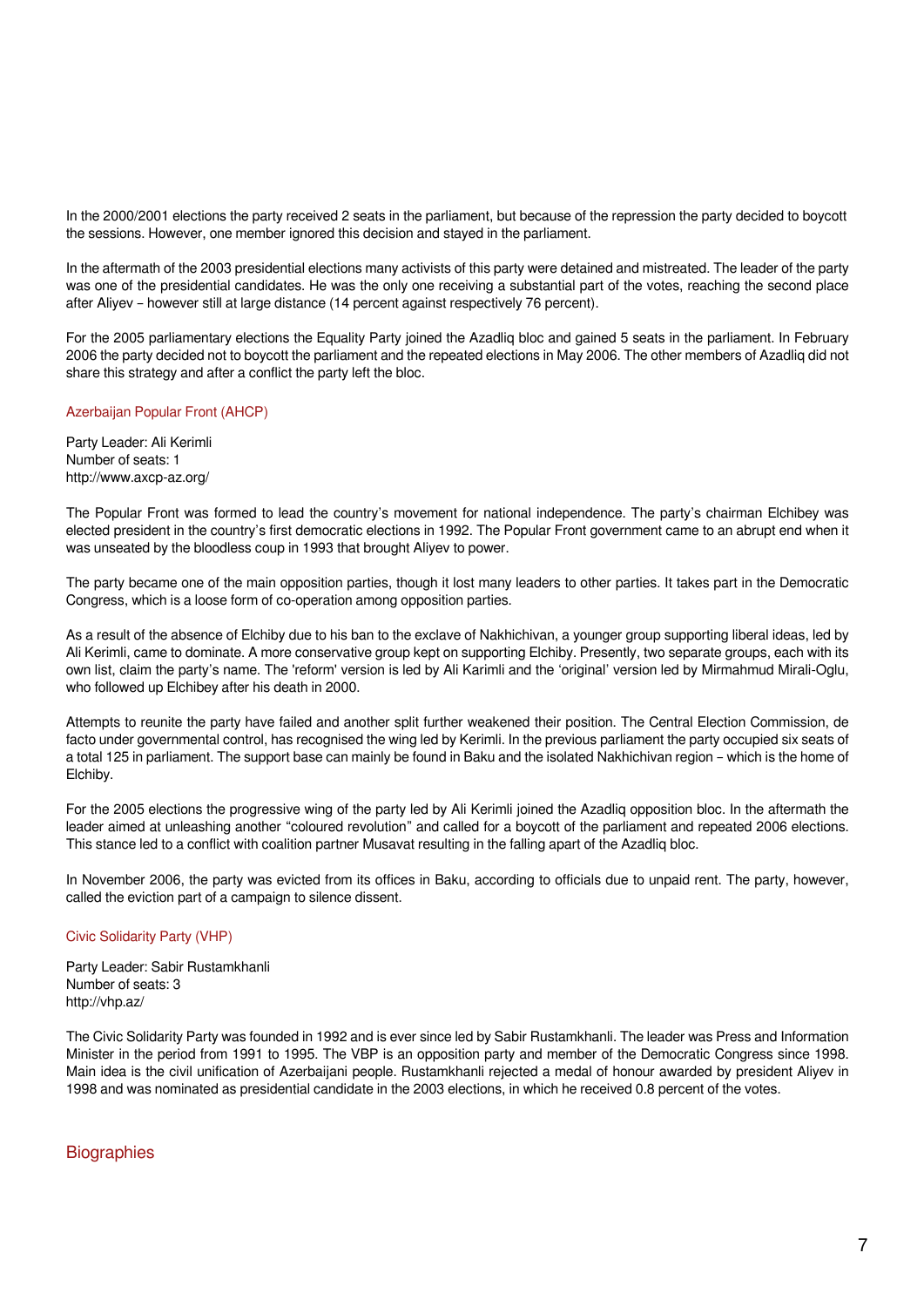## Ilham Aliyev

### President

Born in 1961, Ilham Aliyev, son of former president Heydar Aliyev, studied International Relations at the Moscow State University after which he gained his PhD in history. In 1994, he became vice-president of State Oil Company of Azerbaijan (SOCAR). He participated as one of the key figures in the negotiations between the Azerbaijani government and Western oil companies during the conclusion of new contracts now known as the Contract of the Century. The following year, Aliyev was elected to the National Assembly of Azerbaijan and later became president of the National Olympic Committee (still incumbent) and head of the Azerbaijan delegation to the Council of Europe.

In August 2003, two months before the presidential elections, he was appointed Prime Minister. In October, Heydar Aliyev, suffering from failing health, stepped down as president and in a controversial move appointed his son, an independent candidate, as his party's sole presidential candidate. According to the official outcome of the elections, Aliyev gained 76.84 per cent of the votes, which was heavily contested by the opposition.

His presidency is marked by a lack of improvement in both democratic standards and its human rights record. Repeated protests were staged against Aliyev's rule in 2011, calling for democratic reforms and the ouster of the government. Aliyev has responded by ordering a security crackdown, using force to crush attempts at revolt in Baku.

### Arif Hajili

### Leader of Musavat

Arif Hajili was born on 22 January 1962 in Yukhari Tala village. He studied journalism at Baku State University and worked as an editor at Zagatala radio station between 1983 and 1988. Later Hajili became a member of the Supreme Council in 1990 till 1995. He worked as a State Advisor for the territorial government and control of Azerbaijan during the reign of Elchibey from 1992 till 1993 and was a political prisoner after the rule of Alievs started.

Hajili has been involved with Musavat since the 1990s. He was Head of its Executive Committee and member of Divan (supreme body of Musavat) since 2006. Hajili was elected Chairman of the party in 2014.

### Ali Kerimli

# Leader of Popular Front of Azerbaijan

Ali Kerimli studied law at the Baku State University. He started his political career early; at the age of twenty, he founded a movement for democratic reform. He led this movement until it merged with the Popular Front of Azerbaijan in 1989, after which he became leader of the university department of this popular movement. After graduating in 1991, Kerimli became both a teacher at the university and a journalist for the independent Azadliq newspaper. In 1992, he entered the government of Elchibey, but he resigned just like Gambar after Heydar Aliyev came to office. After the death of Elchibey, the PFA split into a reform-oriented wing and a conservative wing, Kerimli became leader of the former. He was also active in organising the 2011 protests against Aliyev.

## **Source**

## **Country and regional reports:**

- $\cdot$  BBC
- CIA World Factbook
- Federal Research Division of the Library of Congress
- [International Crisis Group](http://www.crisisweb.org//library/documents/europe/caucasus/156_azerbaijan_turning_over_a_new_leaf.pdf)
- Swedish International Development Cooperation Agency
- Transitions Online

### **Clans and corruption:**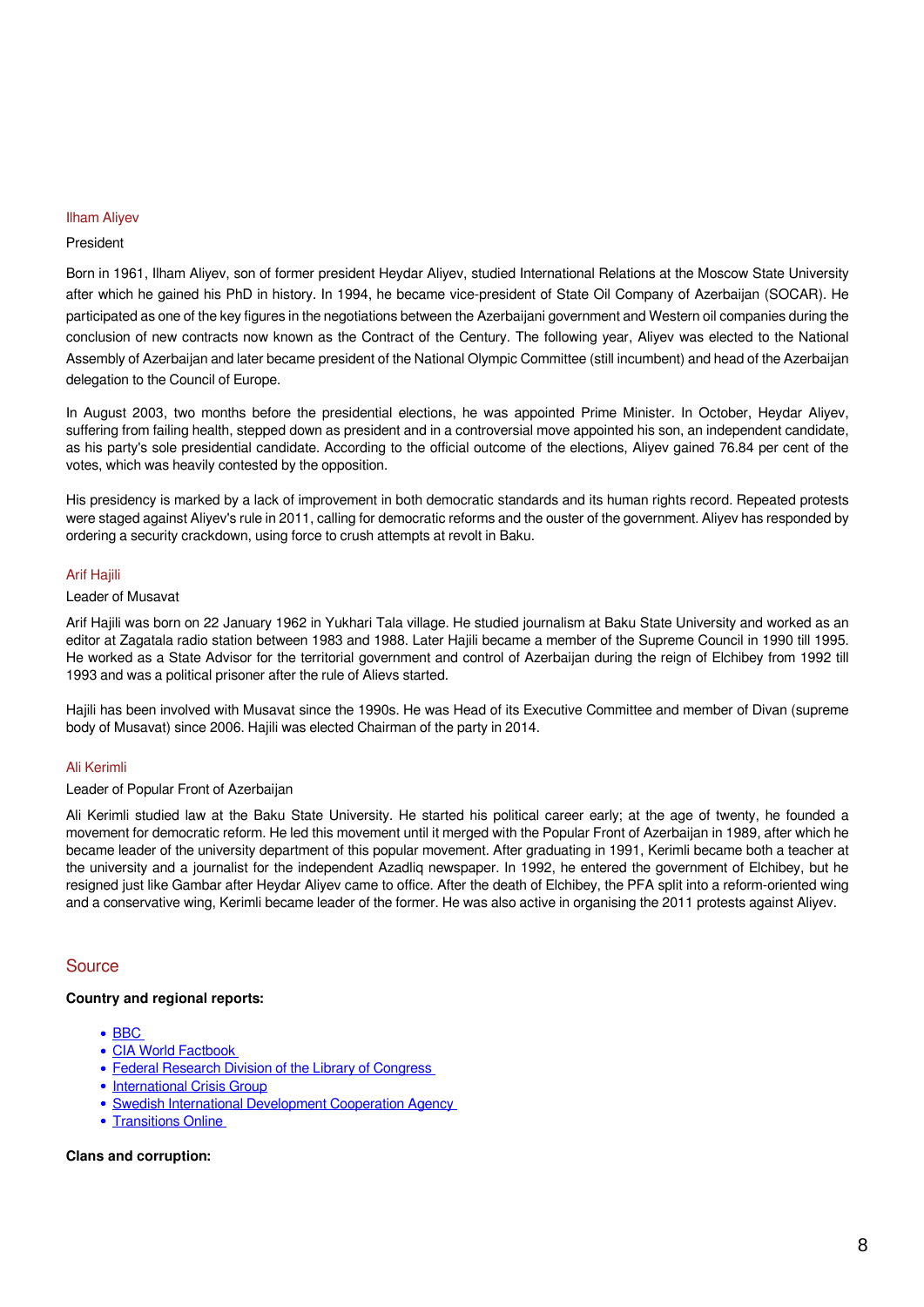- Azerbaijan Daily Digest: The hell of businessman
- [Eurasia Insights: Like father, like son? Azerbaijan's bleak legacy](http://www.eurasianet.org/departments/insight/articles/eav122303.shtml)
- [International Crisis Group: Azerbaijan: Turning Over a New Leaf](http://www.crisisweb.org//library/documents/europe/caucasus/156_azerbaijan_turning_over_a_new_leaf.pdf)
- [NBR Analysis: Oil and development in Post-Soviet Azerbaijan](http://www.nbr.org/publications/analysis/vol10no3/v10n3.pdf)

### **Elections:**

- Flectionworld.org
- [Eurasianet.org: Choice 2003: Elections in Azerbaijan and Georgia](http://www.eurasianet.org/election2003/index.shtml)
- [Eurasianet.org: Azerbaijan Election Watch](http://www.eurasianet.org/departments/election/azerbaijan/index.shtml)
- Human Right Watch: Azerbaijan Presidential Election 2003
- **IDP Project.org: Right to vote of the displaced during parliamentary elections**
- [International Crisis Group: Azerbaijan: Turning Over a New Leaf](http://www.crisisweb.org//library/documents/europe/caucasus/156_azerbaijan_turning_over_a_new_leaf.pdf)
- OSCE/ ODIHR Election Reports
- [OSCE Election report 2013](http://www.osce.org/odihr/elections/106908)

### **Human rights:**

- [Council of Europe: Azerbaijan: political prisoners released thanks to Council of Europe persistent efforts](http://press.coe.int/cp/2004/140a%282004%29.htm)
- Council of Europe: Azerbaijan: progress is far from satisfactory
- [Human Rights Watch: Open letter regarding political prisoners 2012](http://www.hrw.org/news/2012/06/22/azerbaijan-open-letter-regarding-political-prisoners)
- [Reuters](http://uk.reuters.com/article/2013/10/01/uk-azerbaijan-rights-idUKBRE9900IQ20131001)

### **Internally Displaced Persons:**

• **IDP Project.org** 

### **Nagorno Karabakh:**

- Azernews: Azerbaijan says 'no' to OSCE Minsk Group
- [Eurasia Insight: Nagorno-Karabakh; A decade of frustration in search of a negotiated peace](http://www.eurasianet.org/departments/insight/articles/eav051204.shtml)
- International Crisis Group: Azerbaijan: Turning Over a New Leaf
- [RFE/ RL: Azerbaijan: EU Keen To Get Involved In Nagorno-Karabakh Peace Process](http://www.rferl.org/featuresarticle/2004/05/eb7f1066-168a-4d3c-80e5-f5efb940ff52.html)

## **Politics:**

- **BBC: Former Azerbaijan president dies**
- [Eurasia Insight: Domestic inconsistencies in Azerbaijan](http://www.eurasianet.org/departments/insight/articles/pp32104.shtml)
- [Eurasianet: Political Parties](http://www.eurasianet.org/departments/election/azerbaijan/azparties.html)
- [Eurasianet: Little to loose: opposition in Azerbaijan](http://www.eurasianet.org/departments/rights/articles/eav020303.shtml)
- International Crisis Group: Azerbaijan: Turning Over a New Leaf
- NBR Analysis: Oil and development in Post-Soviet Azerbaijan
- [Official site President of Azerbaijan, Ilham Aliyev](http://www.ilham-aliyev.org/index_e.html)
- Online Women in Politics
- RFE/RL Azerbaijan: Is President Ilham Aliyev's Power Base Wobbling?
- RFE/RL Analysis: President Aliyev's Options For Reform

### **Religion and the state:**

- Forum 18: Azerbaijan: Police storm mosque, expelling & beating-up Muslims
- Institute for War and Peace Reporting: Azerbaijan: State Hounds Muslim Leaders
- [International Crisis Group: Azerbaijan: Turning Over a New Leaf](http://www.crisisweb.org//library/documents/europe/caucasus/156_azerbaijan_turning_over_a_new_leaf.pdf)

### **Repeat elections 13 May 2006:**

[ODIHR](http://www.osce.org/documents/odihr/2006/06/19633_en.pdf)